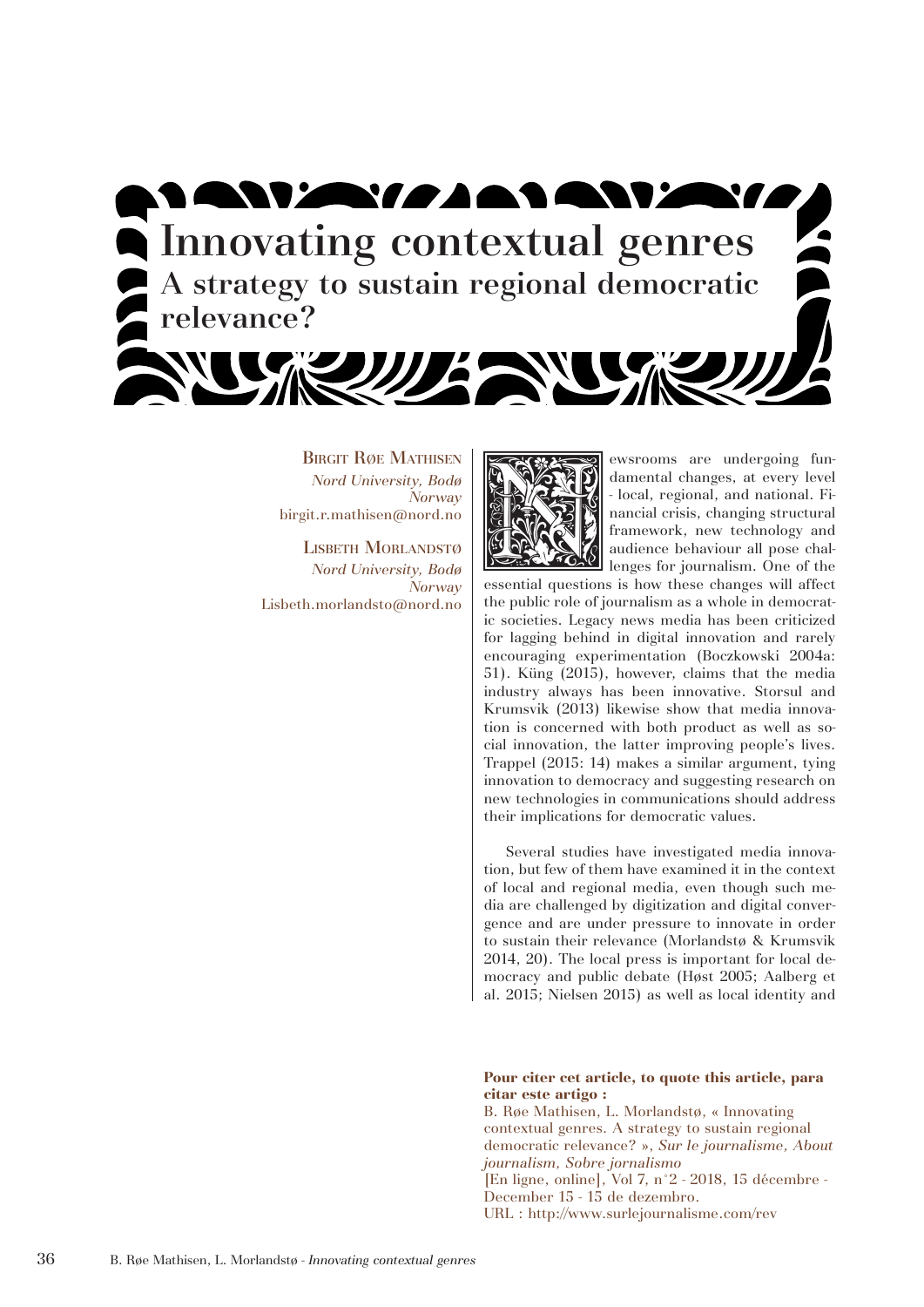belonging (Císarová 2017). In the European context, Norway stands out with its characteristically decentralised press structure, and by a high level of newspaper readership and circulation. Yet the Norwegian local and regional media are also affected by the crisis, and also feel the need to innovate in order to sustain their influence (Mathisen & Morlandstø 2018:6; Eide et al. 2016).

This exploration of innovations includes jouranlistic genres, as digital platforms convey new possibilities for develop old genres of journalism. Rapid changes in infrastructure and material platforms fostered by digitisation are constantly exposing and challenging the concepts of genre (Liestøl & Morrison 2016). This is also influencing the democratic value of journalistic content. Depending on genre, there has been a significant rise in contextual reporting in recent years (Esser & Umbricht 2014; McNair 2008; Fink & Schudson 2014), including opinion-based and explanatory journalism, among others. These changes are rooted in a need for contextualization brought about by the accelerating pace of the news cycle (Le Masurier 2015; Neveu 2016).

In this article, we discuss how regional newsrooms in Norway develop their commentary and explanatory genres online. Our research question is: *how do regional newsrooms in Norway use genre innovation to develop and sustain their societal role in a democratic public sphere?* Our goal is to address how genre development might contribute to the understanding of the socio-political function of regional journalism in the digital age and to investigate how journalists and editors in regional media speak of their role in this period of rapid and fundamental change.

We base our analysis on two case studies: one examines online opinion-based journalism at the regional newspaper *Nordlys* and its innovative product *Nordnorsk debatt*. 1 The other looks at the online site *Brif2* presented by the regional newspaper *Bergens Tidende*, which publishes explanatory journalism aimed at a younger audience. The article is based on interviews with editors and journalists in both newsrooms.

The article is organized as follows. First, we outline the background and describe the typical features of the Norwegian media landscape. We then explore the theoretical framework, institutional perspectives on journalism, and the concepts of innovation and genre. Next, we draw up the context for the two cases we study and describe our data and methods. Finally, we turn to our analysis and a discussion of our findings.

# **BACKGROUND**

Readership and circulation have remained high in Norway compared to other Western countries (Høst 2017; Vaage 2017). One important reason for this is the decentralized nature of Norwegian media. This reflects Norway's elongated geography, which has produced many small municipalities and a scattered pattern of settlement. As of late 2016, no fewer than 227 newspapers were being published in 186 different cities and communities; both national press published in the capital Oslo as well as local and regional press spread across the country (Høst 2017: 5). As Norwegian newspapers transition to digital platforms, the number of digital subscribers has grown, and online news readership overtook print readership in 2014 (Vaage 2017).

Researchers have characterized the local press as the "*spine*" or "*backbone*" of the Norwegian media (Høst 2005; Mathisen 2010). Nielsen (2015) has described them as "*keystone*" elements of the political information environment because they enable secondary coverage by other media and thus have ecological consequences that reach well beyond their own audiences. Scholars regard this local and regional media as vital for local democracy, citizenship, and public debate (Franklin 2006; Mathisen 2010; Mathisen & Morlandstø 2016; Engan 2016) and consider them to be mediators of local culture and identity (Skogerbø & Windsvold 2011; Aldrigde 2007).

Hallin and Mancini (2009) describe both the Nordic and Central European media systems as a "*democratic corporatist*" model with several similar characteristics linked to political, social and economic structure. They underscore the high circulation of the local press as a characteristic feature of this model, advancing strong local patriotism as a possible reason (p. 150).

The stability of local newspapers may seem remarkable in a time of dramatic change in the media landscape (Morlandstø & Krumsvik 2014: 19), while at the same time Norway has also pioneered in the development of online newspapers (Ottosen 2015: 209). Yet circulation and readership are decreasing in Norway just as they are in other Western countries. The regional level has been more dramatically affected than the smallest local newspapers (Høst 2017). Since the 1990s, the regional press has narrowed its geographical scope, especially in news journalism, closing down several district offices and concentrating news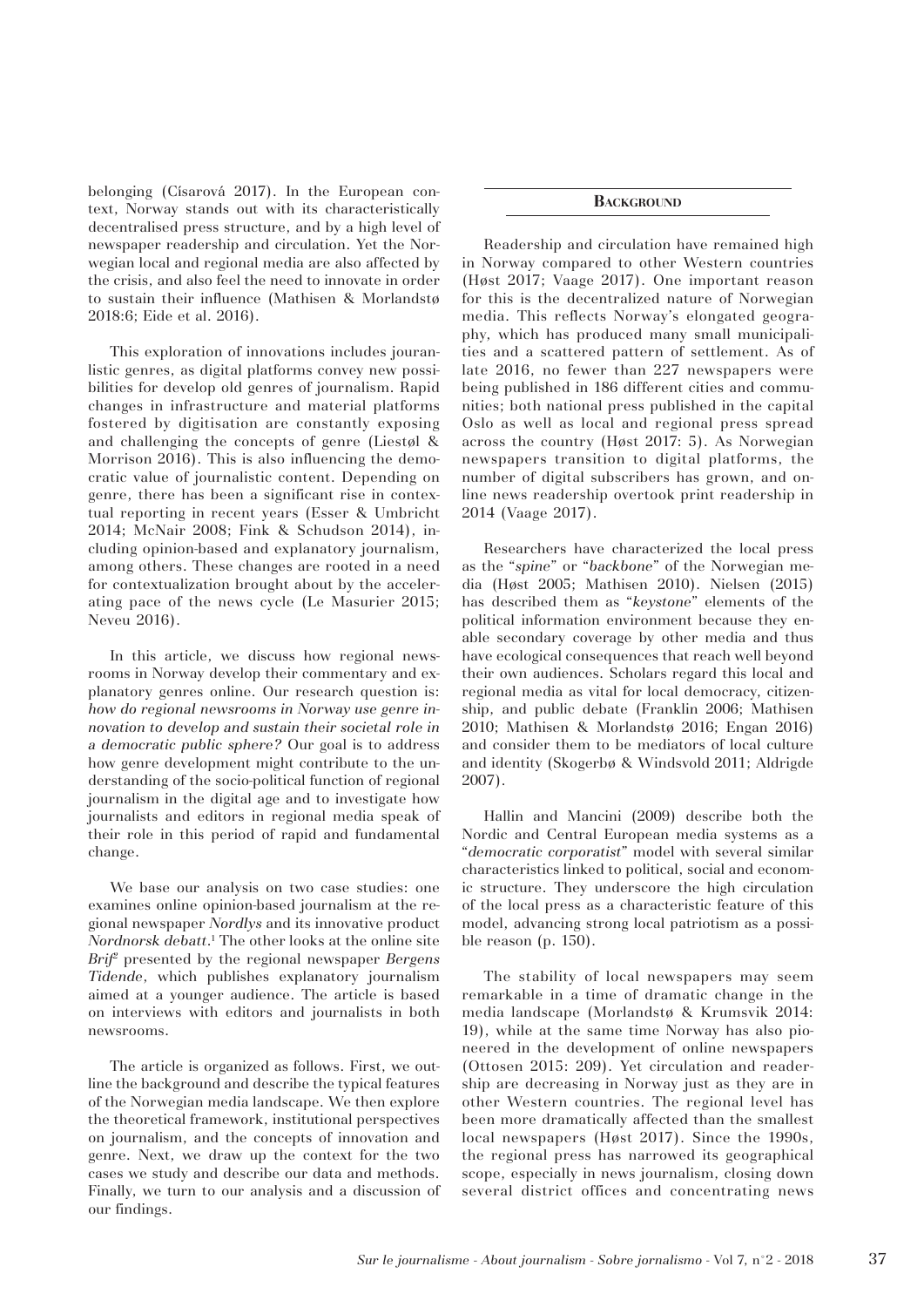coverage within towns where they publish (Engan 2016; Sjøvaag 2015).

Local journalism is challenged all over Europe. Newspapers are going out of business (Williams et al. 2014, Ramsey & Gordon 2016), leaving communities and municipalities without local coverage (Howells 2016). As Nielsen (2015: 2) argues, local journalism, like journalism in general, is changing today as a part of a wider, technologically-driven structural transformation of the media environment. These shifts also underscore the necessity of considering local and regional media within a framework of innovation theory.

# **Theoretical framework**

In this section, we elaborate the theoretical grounds for the study, drawing on both innovation theory and institutional theory. Journalism is committed to a societal mission (Peters & Broersma 2017). Within an institutional framework on media, Cook (1998: 83) emphasizes that the news media fulfil distinct needs in society: circulating information, enabling public debate and organizing the public sphere. Democracy, publishing technology and journalism are closely intertwined (McNair 2009: 238). Democracy presupposes a public discourse in which ideas and perceptions are freely debated. The news media is a vital institution that enables that public conversation (Aalberg et al. 2015: 26), facilitating society's collective knowledge (Allern & Pollack 2016: 33), as well as opinion making. Waldahl (2007) underscores the duty of the news media to serve society with relevant and trustworthy information in a democratic society, constituting the citizens' most important source for political knowledge and insight. The local and regional media facilitates these roles for local and regional publics and contextual genres are an essential part of how they are performing this institutional role. This brings us to a discussion of the contemporary development of journalistic genres.

### **Genre development**

There has been a significant rise in contextual journalism in recent years (Fink & Schudson 2014). *Commentary or opinion-based journalism*, one of the genres in our study, is rapidly growing all over the Western world (McNair 2008; Knapskog et al. 2016; Wahl-Joergensen & Hanitsch 2009; Salgado & Strömbäck 2012; Esser & Umbricht 2014). In a study of the development of both American and European journalism over recent decades, Esser & Umbricht (2014: 245) conclude that there has been a change in journalism from observation to interpretation. The growth of commentary, however, has also been subject to criticism and public debate (Patterson 2000; Mc-Nair 2008), over the concern, among other things, that it is replacing fact-based and investigative journalism, further blurring borders between facts and opinions.

Knapskog et al. (2016: 165) argue that the commentary genre may be one of the keys to enable professional journalism to enter into a renewed contract with an increasingly demanding and fragmented audience. The regional media in Norway prioritizes commentary journalism. Columnists perceive their societal role as one of public education, critique, agenda setting, and regional patriotism—and their mission as that of a counter-voice, bringing local and regional issues and perspectives into the national public sphere (Mathisen & Morlandstø 2016).

Explanatory journalism*,* the other genre we are examining, is also a growing. Roy Peter Clark originated the concept in his 1984 essay «*Making Hard News Easy Reading*," in which he offers strategies to make difficult subjects more digestible for readers.3 A recent example of explanatory journalism is American journalist Lara Setrakian's Syria Deeply,<sup>4</sup> which conveys the background of the conflict in Syria through reporting, video, analysis, and maps.<sup>5</sup> The web, with its infinite space and variety of presentation techniques, provides completely new possibilities for this genre. The ambition in explanatory journalism is to uncover how a given news story is connected to other information and events in society. Researchers have linked this recent imperative, the need to contextualize the news, to the accelerated speed of the news cycle over the last few years into a nonstop, 24/7 digital stream (La Masurier 2015; Neveu 2016).

Opinion-based and explanatory journalism are different genres, but both seek to go beyond the mere reporting of news in the interest of context, explanation, analysis, and interpretation. Both genres are closely related to democratic values in terms of disseminating relevant information, facilitating a functional public sphere, and contributing to user participation. At the same time, the growth of these genres is also related to marketing decisions: contextual journalism is a niche that attracts and recruits readers.

### **Media innovation**

Innovation might be about developing genres. Steensen (2013: 49) discusses how innovation relates to genre. He is concerned with how genre theory sheds light on media development and how the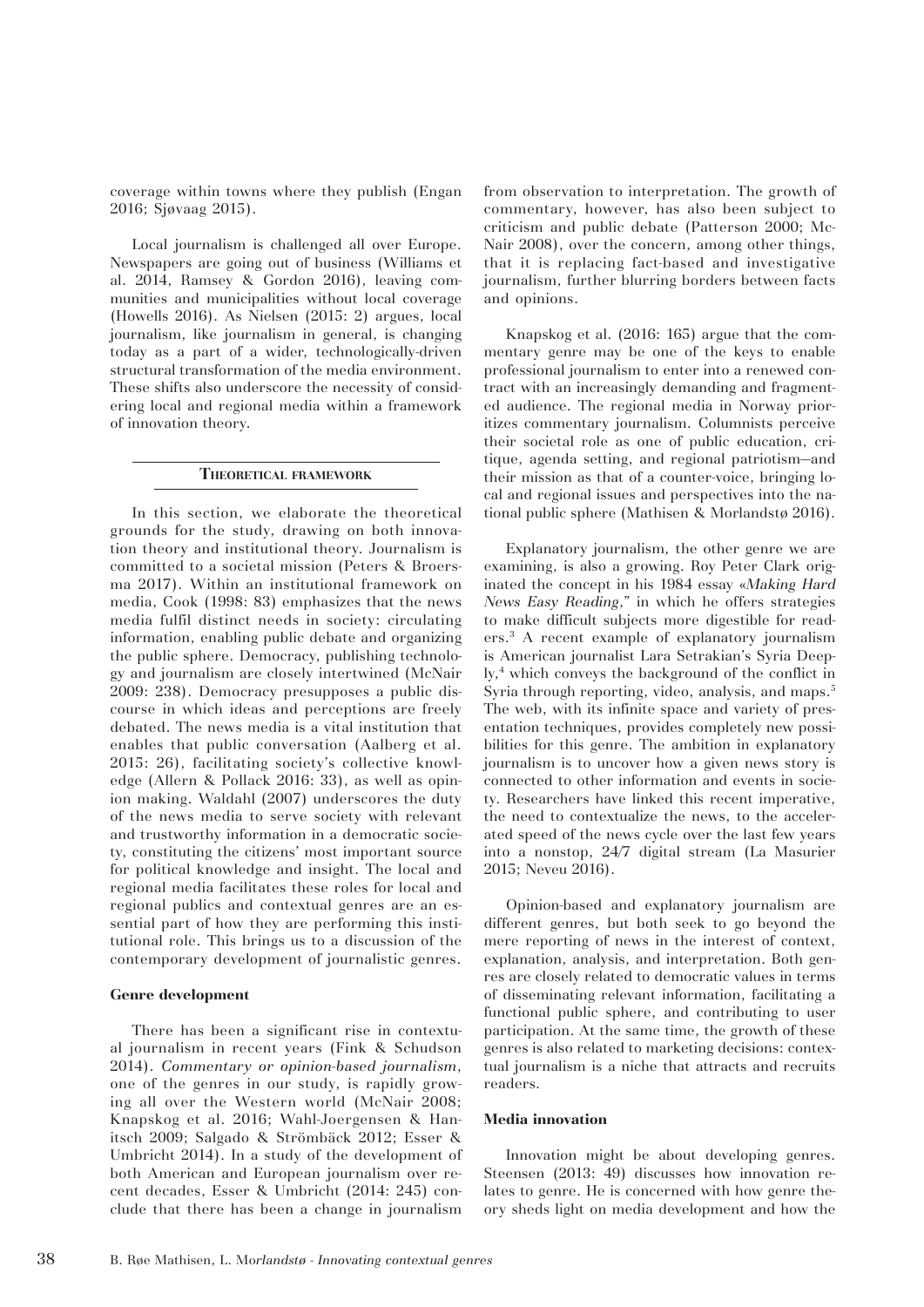societal function of genres are being transformed by technology. Schumpeter (1939) made a distinction between invention and innovation, defining the latter as occurring only when an invention is successfully brought to market. Storsul and Krumsvik (2013: 14) introduce the concept of *social* innovation when conceptualizing advances in media, defining it as innovation that meets social needs and improves people's lives.

Scholars discuss what preconditions are essential to stimulate media innovation. Several argue that legacy news media have been slow to adopt new technologies and practices (Boczkowski 2004a; Ryfe 2012). Ryfe (2012) characterizes American newsrooms as reluctant to embrace innovation, and further claims that journalists' habits often stand in the way of experimentation and change. Other essential preconditions for innovation include structural factors such as organization, work practices and user representation (Buczkowski 2004b), professional culture and norms (Singer et al. 2011), and even the individual actions of key members of news teams (Steensen 2009). In a study of the development of the Norwegian local press from 1990 to 2010, Holand (2014) finds that, in addition to internal factors, pressure from outside of the industry provides vital motivation for media innovation. Küng (2013: 9) claims that successful organizations are characterized by a blend of journalistic, technological and commercial competencies. She contends that strong leadership, a culture that views digital platforms as an opportunity and understands the importance of technology, and the ability to adapt, are vital aspects of innovation (Küng 2015: 106). She recognizes, however, that most journalists are rooted in the pre-digital world, having "print in their blood."

Dogruel (2013: 29) understands media innovation as a multi-dimensional concept, based on interactions between the technological, economic and social dimensions of the field. Paulussen (2016: 195) highlights the importance of alignment between business and journalistic motives for innovation as a precondition for it to become accepted in newsrooms. Barnhurst (2013) criticizes the concept of innovation itself for being overly concerned with technology. He argues that rethinking journalism might require a different perspective on innovation, pointing to the utility of citizenship as a vital concept, a step that might make for better news and better politics (p. 218 ff). He argues that journalists need to distance themselves from product innovation and focus on serving citizenship and trust. This overlaps with the concept of social innovation discussed by Storsul & Krumsvik

(2013). As already mentioned, Trappel (2015: 13) also stresses the democratic perspective in relation to innovation, holding that media innovation must offer more than something new; it must provide something "better for social and democratic coherence."

#### **Data and methods**

In the following, we will draw up the context of the two researched cases and then turn to a discussion of methods. *Nordlys* is published in the town of Tromsø, being the largest newspaper in the northern (or arctic) region of Norway. After the decline of the party press, opinion-based journalism and the facilitation of public debate became important as a means of legitimizing the institutional role of the press. Through the way it prioritizes news and through its columns, *Nordlys* has made regionalism its brand (Christensen & Tjelmeland 2002: 467ff). *Nordlys* launched its innovative online commentary platform *Nordnorsk debatt* online in 2014. The website is devoted to opinion-based content, editorial columns, and audience contributions. The site also provides an overview of which articles gain the most likes and shares on Facebook, and which ones are the most read. *Nordnorsk debatt* is run by an editorial staff of three, aided by the chief editor's columns and editorials.

*Bergens Tidende* is one of the oldest newspapers in Norway, published in the city of Bergen on the southwestern coast. Being the largest regional newspaper in Norway, the newsroom aims to be a distinctive journalistic voice in national debates (Mathisen & Morlandstø 2016). The paper launched its online explanatory platform *Brif* in autumn 2014. The ambition was to make political journalism during county and community elections easier to understand, especially for young readers. *Brif* articles use simple sentences, illustrations or pictures and "listicles" or other kind of strategies to simplify the messages. Three journalists run *Brif*: one covers politics, one culture and the third crime.

Our interest in these two cases grew out of a previous, larger study we conducted about opinion-based journalism in regional media, involving six regional newspapers in Norway (Mathisen & Morlandstø 2016). During this project, we were familiar with plans of implementing both *Brif*  and *Nordnorsk debatt*. We found both of them interesting as innovative newsroom processes to study, well suited to address the implications for democracy of journalistic genre innovations at the regional level. The empirical data on which this article draws consists of individual semi-struc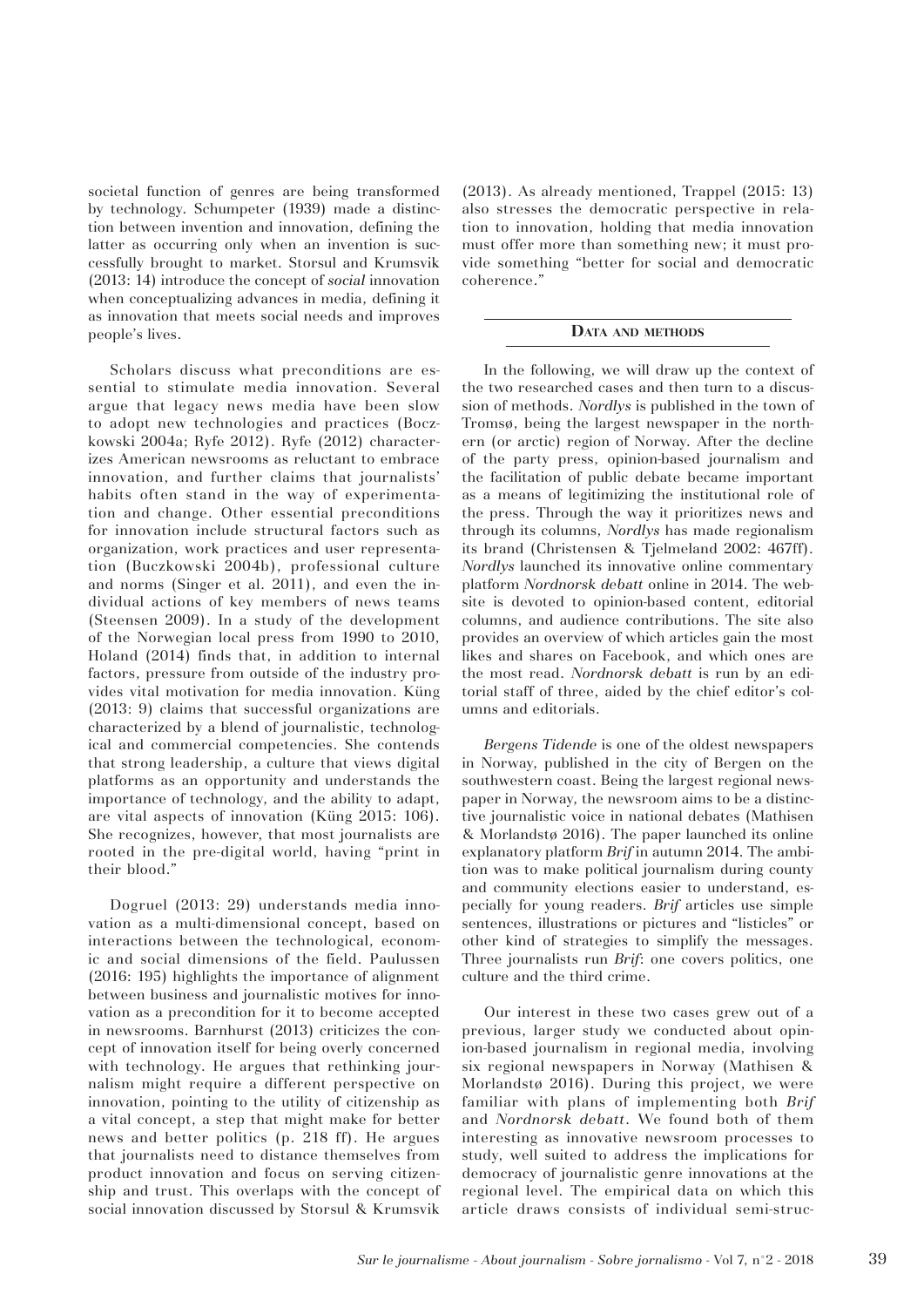tured interviews with key stakeholders in these newsrooms, all of them strategically recruited in relation to their role and responsibility for *Brif* and *Nordnorsk debatt*. The interview data is comprised of six interviewees from each newsroom (including editors).

The interviews were conducted in the spring of 2015, in an early phase of both genre innovations. We also did follow-up interviews one year later. All of the interviews took place in the newsrooms of the two media businesses, and lasted about an hour each. The interviews focused on the rationale for these innovative genre projects in the newspapers, how they established and organized their work within the newsroom and what they perceive in retrospect as the most important advantages of these innovations. The interviews were recorded and transcribed. To analyze the results, we coded the interviews according to themes and analyzed the utterances in relation to their ambition of strengthening the societal mission of journalism, and to contribute to a well-functional democratic public sphere.

One might object that a study of innovation should also contain an analysis of the content of the resulting journalism. While our larger study *does* contain content analysis as well as qualitative text analysis, this article draws on the interviews only, for the purpose of answering the question of how the newsrooms use genre innovation to develop and sustain their societal role. We focus here on how genre innovation is reflected and represented in the interviews and not on the extent to which this innovation might measure up to a given definition or how successful the innovation is by any objective standard.

#### **Findings and discussion**

We now turn to a discussion of our findings. In the first section, we examine how the informants relate to the innovation process. We then discuss how the informants perceive these genre innovations in relation to the institutional role of journalism. In the last part, we discuss the tensions between commerce and ideals, before concluding.

#### **Change as a necessity**

Innovation is about change: a process that creates something new. At both *Brif* and *Nordnorsk debatt*, the interviewees describe their newsrooms as being in a state of constant change aimed at developing and improving the content of their products. In the interviews, the journalists and editors describe their newsrooms processes with words such as *eternal process, constantly changing, unfinished, in a development phase, laboratory and hatchery* – all words describing something on the move. The editor of *Nordlys* underscored the incessantly developing character of *Nordnorsk debatt*, repeating that it was constantly being changed, that there were always elements to improve. In *Bergens Tidende*, one of the journalists described *Brif* as the means to transform into a digital media environment:

*"We do come from the world of print. The way we present our stories is still characterized by our print heritage. But we have succeeded in making Brif a hatchery for how to present good and relevant journalism in the new digital media environment."*

This interviewee describes a newsroom where the professionals do have "print in their blood," to paraphrase a *New York Times* journalist quoted by Küng (2015: 39). *Brif* has been an important tool for change, leading its journalists to experiment with new digital methods of presenting their stories. Unfulfilled plans, changes, and rearrangements are not perceived as problematic, but instead reflect the fact that the product is always a work in progress. This correlates with Singer et al.'s (2011) finding that an organization's ability to adapt is a significant factor in a successful innovation. The newsrooms of both *Bergens Tidende* and *Nordlys* appear to be environments for change, for testing and improving, and are characterized by an adaptive attitude. Their journalists do not stand in the way of innovation and change (Ryfe 2012), nor can these two newsrooms be described as reactive or defensive (Boczkowski 2004a).

We acknowledge that our strategy of recruiting informants probably contributes to this finding. All of our informants do take part in an innovation, and contribute to developing something new in the newsroom – a task that almost inevitably will lead to a positive attitude, as it implies autonomy and creativity in work. Their colleagues in the same newsrooms, who are performing more routine work and have not been invited into this innovative process, might perceive the changes in quite a different way.

The innovation becomes a series of dynamics, mechanisms, means and changes that lead to a particular outcome (Siles and Boczkowski 2012: 193). One possible outcome might be described as internal and related to technology; making the newsroom itself more resilient in the digital age, with the genre development as a means to strengthen their digital competence. There is a high demand for technical skills in daily newsroom work (Nygren 2014: 77).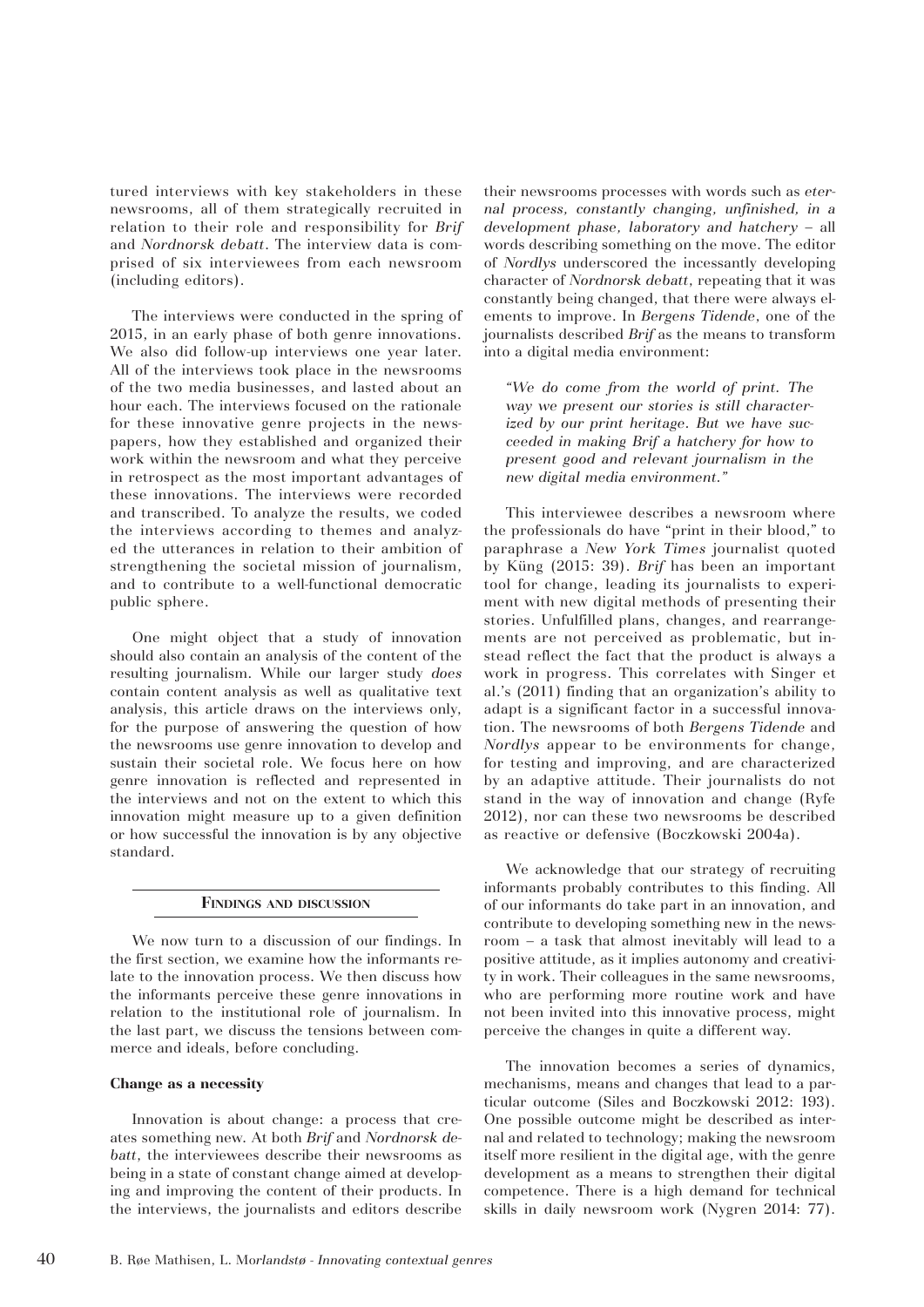The newsroom culture in both *Bergens Tidende* and *Nordlys* might be described as pro-digital, with participants viewing digital news as an opportunity (Küng 2015: 106). Structural factors, such as technology, are important drivers for change (Steensen, 2016: 45). The innovative attitude and willingness to constantly change might also be an expression of the complex new technological infrastructure and demands; rapid technological changes make it necessary. The newsrooms fear being left behind if they fail to keep up with the pace of innovation, as competitors develop and change. At a basic level, however, this is also a struggle to stay socially relevant for the audience (Holand 2014).

#### **Societal role and democracy**

We now turn to an exploration of the implications of these the genre innovations for society and democracy. Innovations are changes that imply bringing something new into the socio-economic system, and meeting social needs (Storsul & Krumsvik 2013). In this section, we address how the journalists and editors speak of and frame the societal role of journalism according to the innovation. How do the genre innovations shed light on how the informants perceive the institutional role of journalism?

Both newsrooms told us that their innovations went beyond mere technological development. *Nordlys*' goal in launching *Nordnorsk debatt* online was twofold: to establish a new online regional public debate for the population in the Northern part of Norway, and to strengthen their role as a voice on behalf of the region. Here is the chief editor of *Nordlys*:

*"*Nordnorsk debatt *will generate debate and reflection about Norway's Northern region. The audience perceives that it is having a national impact, because politicians and central authorities are reading us as well."*

The columnists confirm this statement, as all of them were concerned with their regional role and their responsibility to address regional issues in the national public debate. The organization's relationship to its geographical surroundings is a core element of this innovation: *Nordlys* aims to expand what is defined as local, to reach audiences in a larger geographical area, and to serve the national public with regional perspectives and viewpoints. Having a strong tradition as a distinct voice from the arctic region (Christensen & Tjelmeland 2002), this may not imply anything new; neither does opinion-based journalism as a genre in itself. The organization's ambition to expand rather than narrow the genre's scope, as well as to develop new types of columns,

represent change and newness. The new types of columns are eg. blogs, profiling the columnists, and the use of Facebook, stimulating more active in the dialogue between columnists and the readers. They are thus developing and transforming the traditional genre of opinion-based journalism (Steensen 2013: 45).

By highlighting the *regional* perspective, the newsroom is in many ways contrarian. First, as mentioned earlier, Norwegian regional newspapers have become more local than regional in recent years, especially in news journalism (Omdahl 2013, Engan 2016, Sjøvaag 2015), giving regional matters less coverage. Second, most news organizations in Norway find it more important to distribute information, than to stimulate public debate (Krumsvik 2015: 240ff). With *Nordnorsk debatt*, *Nordlys* is moving in the opposite direction of these trends: going regional and stimulating public debate. Digital technology is also changing the societal function of the genres, by offering new possibilities for interaction between the journalists and the regional audience.

While commentary journalism was a well-known genre at *Nordlys*, explanatory journalism was a rather new genre at *Bergens Tidende*, implying new and different ways of doing journalistic work. Its aim was to make political news journalism easier and more understandable for readers during coverage of the county and municipality election in 2015. As the editor told us:

*"It is important that people understand. Part of our societal mission is to explain why things happen, explain why in order to give people more insight. (…) Far too much journalism is created for people who are already following a given story, which means we exclude many readers. (…). Conveying background enables people to participate in the public debate."*

*Bergens Tidende* is concerned with developing the new format, making the content more relevant and understandable for the audience, especially the young. Simplification is important. One of the journalists argued that the digital presentation of the journalistic content should be a focus, adopting new ways of making journalism and developing formats: "We need to take the new formats and put something significant into them." Unlike *Nordlys*, *Bergens Tidende* did not aspire to a wider geographical scope, but did seek to reach new audiences and strengthen their relevance within their established area of coverage.

Both newsrooms aim to develop a genre. This might lead us to Schumpeter's (1939) distinction be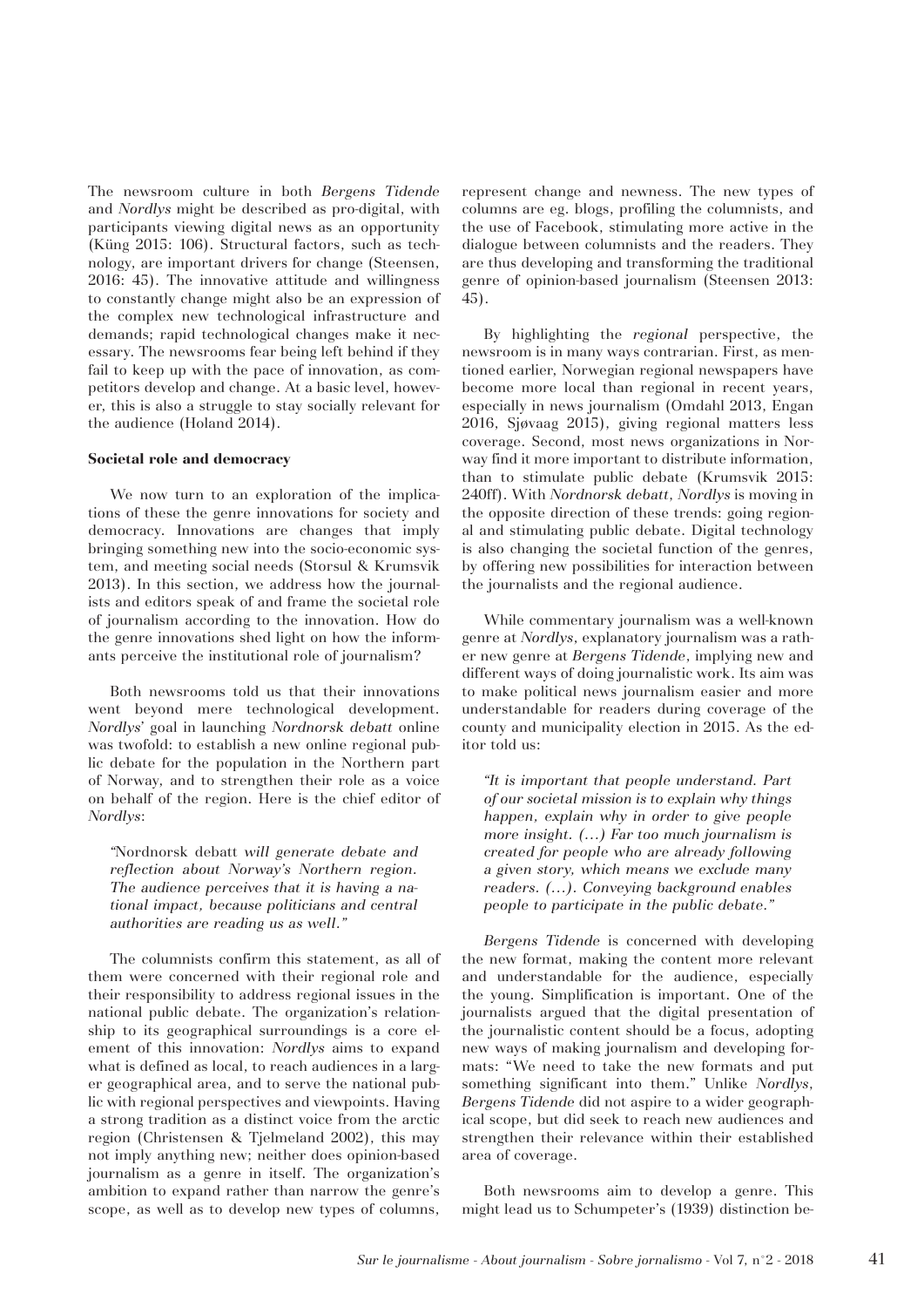tween invention and innovation: an innovation only happens when an invention is successfully placed in the market. The genres themselves are not new inventions, but the newsrooms strive to develop old genres into new formats, suited to the digital media landscape. The digital media landscape also offers new possibilities for reaching the young audience, as young people spend far more of their media time online than with print (Engan 2016; Curran et al. 2013).

Both newsrooms place significant value on their relationships with their geographical surroundings, but their approaches differ. *Bergens Tidende* connects the origin of its genre innovation to the local election in the city of Bergen and the surrounding municipalities – in other words: to sustain their role within their established area of coverage, and to educate citizens, especially the young. *Nordlys* connect their genre innovation to broaden their area of coverage, addressing regional matters and facilitating a regional public. The genre innovations become a means to strengthen their digital competence, striving to *expand* the audiences they reach and to *sustain* their democratic relevance in the digital age.

How do these journalists perceive their societal relevance? In *Bergens Tidende*, several interviewees use the concept of *education.* The editor justifies the innovation in relation to the public role of the newspaper:

*"One of our most important tasks is to raise our readers to citizens qualified to make decisions and have opinions. Being a citizen requires knowledge of societal structures. Our mission is educational."*

One of the journalists offers similar views:

*"One of the core roles of the news media is to enable an educated public to participate and to stimulate debate. This requires a certain amount of background knowledge. Yet journalism often excludes citizens, because the content presupposes a foreknowledge the audience often lacks."*

Improving public relevance thus appears to be an important aspect of how *Brif* developed. All the informants of *Bergens Tidende* used the concept of education in the interviews, underscoring the goal of explaining and giving the audience insight and context as citizens. They argue that *Brif* implies experimenting with formats, making the journalistic content easier to access and understand, and thereby strengthening its societal relevance.

We found similar expressions at *Nordlys*, where the editorial staff are concerned with the societal role of opinion-based journalism, including education, width, depth, analysis and facilitating public debate. One of the columnists states:

*"News reporting is volatile, quick and hurried. The audience is bombarded with news all the time. Commentary and explanatory journalism, in contrast, offer immersion."* 

Another columnist is concerned with "facilitating public debate and stimulating reflection". Still another emphasizes the audience's need for substance, content, opinion, and analysis:

# *"The audience needs someone to analyze a fragmented reality and create meaning from impressions. People need help navigating."*

In this context, *Nordlys* is especially concerned with its societal role in the regional public sphere, facilitating public debate on issues involving the entire region. These also have democratic implications tied to valuing the participation of diverse voices.

As the citations above reveal, both newsrooms legitimize their genre innovations and developments in relation to the social mission of journalism. Informants in both the newsrooms perceive that contextual journalism might offer a more valuable democratic gain than breaking news. They argue that contextual work is a critical reaction against speed (Neveu 2016: 451). The editors, the journalists, and the columnists are all concerned with the institutional and democratic role of their profession (Aalberg et al. 2015), with representing a societal good (Cook 1998, Allern & Pollack 2016).

The contemporary media crisis, with its costcutting and downsizing, provides ample reason to worry about how the news media will be able to fulfil its societal role, and how this will affect the institution of journalism as key part of the infrastructure of democracy. Our informants argued that innovating in the contextual genres strengthens the institutional values of journalism. But a critical discussion about whether prioritizing the contextual genres really strengthens the media's impact is called for. The rise of opinion-based journalism has been criticized as being an unacceptable replacement for fact-based and investigative reporting (Patterson 2000), and for being a "cheap" kind of journalism, compared to resource-intensive feature stories or shoe-leather reporting (McNair 2008). Contextual journalism might be easily carried out by desktop work, inside the newsroom, rather than within the community (Nygren 2014, 94),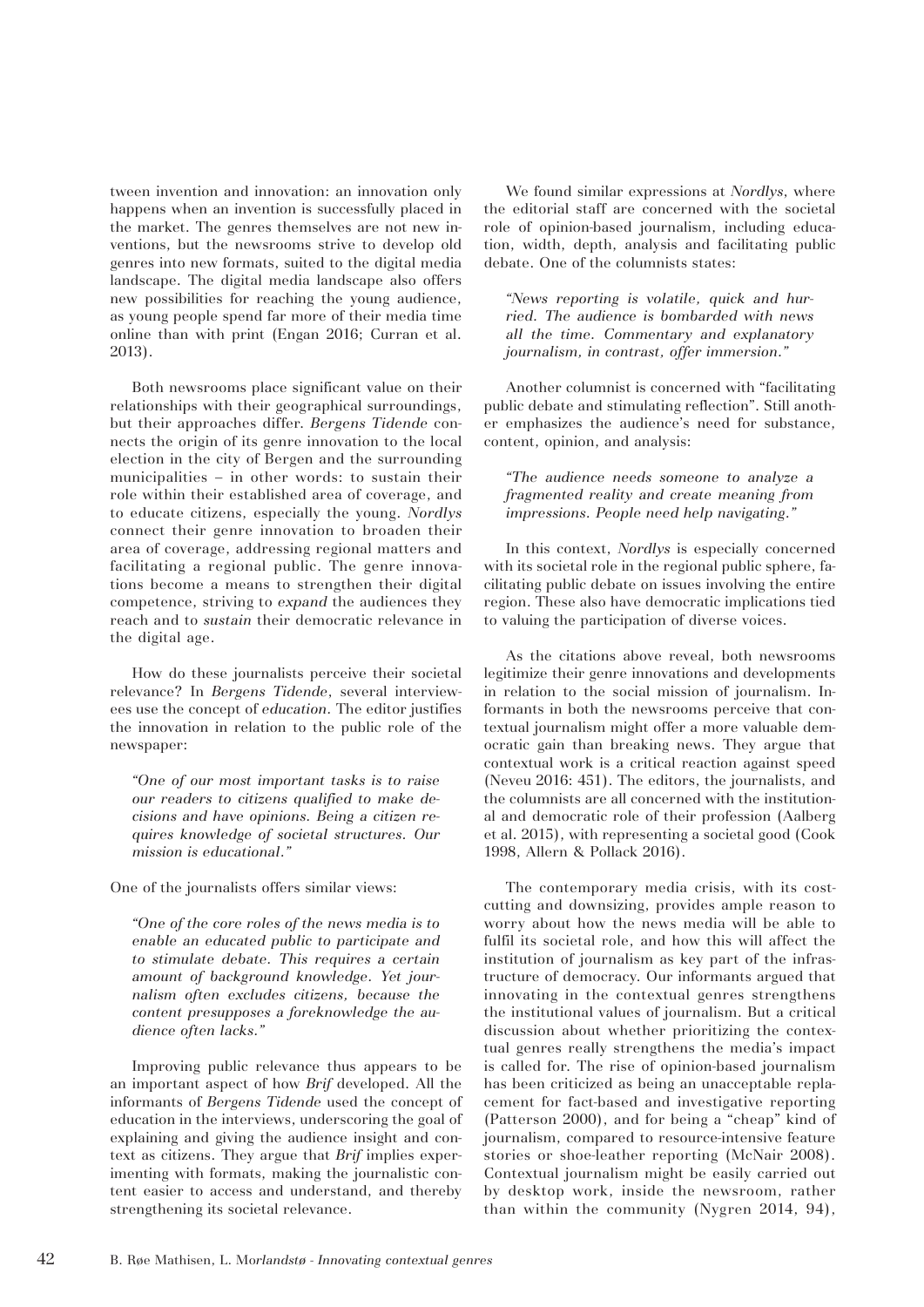which risks producing a journalism more distant and less relevant to citizen readers.

Such critical objections notwithstanding, contextual journalism continues to represent a core element of journalism's societal purpose, conveying knowledge, insight, reflection and analysis. Media innovation can influence society's communicative capacity, alter different social rationales (Dogruel 2013: 38), and create more than economic value (Morlandstø & Krumsvik 2014: 25). Storsul and Krumsvik (2013: 17) define social innovation as a type of innovation that meets social needs. An important outcome of the two genre innovations we are studying might accordingly be at the institutional level of journalism, concerning the democratic objective, as both education and public debate also stimulate citizenship. This goes along with Barnhurst's (2013: 220) argument of citizenship as an important aspect of innovation, and Trappel's (2015: 13) argument about making something better for people and society.

#### **Both "church and state"**

So far, we have explored an innovative attitude among the informants, addressing how the newsrooms act out their institutional role as regional news media. This attitude legitimizes the genre innovations as tools for sustaining the relevance and democratic role of regional journalism.

However, at the same time several of the informants also drew our attention to the commercial and marketing potential of the innovations. They used words and concepts such as *branding*, *building audience loyalty*, *increasing online traffic*, *and capturing new audience groups* – commercial concepts that might be more easily associated with the language of marketers than with newsroom practitioners. Our informants spoke like this to varying degrees, however, and it is remarkable how they articulated these perspectives.

The chief editor of *Nordlys* emphasized financial goals when describing *Nordnorsk debatt*: "It has an economic rationale." Indeed, *Nordnorsk debatt* was launched and developed in parallel with downsizing and cost-cutting in the newsroom.6 The chief editor argues that the media economy forces the newsroom to prioritize more, to discard some tasks or stories, and ensure the quality of those that remain. He describes the columns as premium or quality content, and the columnists as a brand:

*"We have to profile our columnists as branded goods to a larger degree than we used to (...). Branding creates digital engagement and audience loyalty. This represents a core value of our business, but we are also com-* *pelled to align with it in order to strengthen the media economy."*

One of the columnists asserted that profiled columnists participating in a national debate program strengthen *Nordlys* as a brand. Another columnist mentioned the column's potential to draw digital readers and increase traffic, rather than generating direct revenue, as the innovative projects do not include advertising.

Our *Bergens Tidende* interviewees also underscore *Brif*'s marketing potential*.* As at *Nordlys*, the development of *Brif* is being carried out in parallel with downsizing and cutbacks at *Bergens Tidende*. One of the journalists states: "We try to recruit new digital subscribers, and to maintain the online traffic." His colleague states familiar expressions:

*"In the long term, reaching the youth demographic seems to be a smart strategy. It is a mix of branding and attracting new subscribers."*

By creating and launching *Nordnorsk Debatt* and *Brif,* both newsrooms aimed at journalistic as well as marketing gains. The editorial staff in both newsrooms discuss societal purpose and marketing goals in the same sentence. They interlink the economic and societal rationale for these innovations. On the one hand, they seek traditional core values of journalism, such as education and fostering public debate. At the same time, they are also concerned with branding, increasing online traffic, building audience loyalty and gaining new readers. The value of *Brif* or *Nordnorsk debatt* cannot be measured by revenue streams. They do not generate income based on advertising. Rather they might contribute to audience loyalty and the branding of the media companies. Editorial staff in both newsrooms are concerned with both the "church and state": they vaunt societal and democratic values and, in the same breath, highlight the marketing potential of the genre innovations.

This is hardly new; journalism and commerce has always been intertwined. The professional role of journalism emerged and developed in this tension between market and professional ideals (Ottosen 2015). Still, the professional ideals inof journalism have been concerned with keeping the commercial considerations outside the newsroom. However, technological change has disrupted the formerly established walls between journalism and commerce (Westlund & Krumsvik 2014: 55). Studies show that Norwegian journalists are worried about commercial pressure (Ottosen 2015). On the other hand, a successful innovation requires a blend of jour-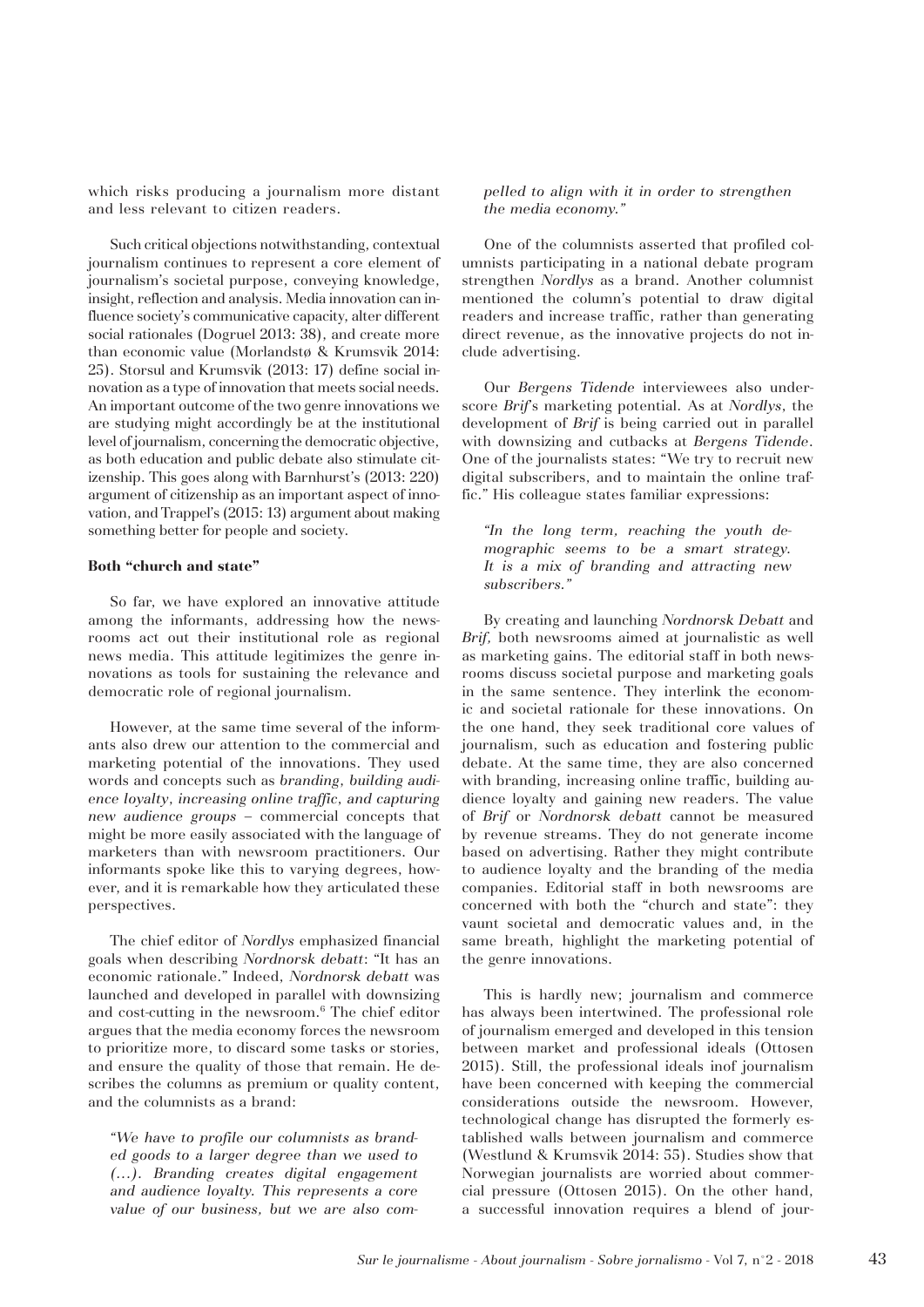nalistic, technological and commercial competencies (Küng 2013, 2015), as innovation is based on interactions between technological, economic, and social dimensions (Dogruel 2013: 29). Nonetheless, it appears that this blending and interaction leads to a stronger presence of commercial considerations within the newsrooms, alongside the professional journalistic considerations. Paulussen (2016: 195), however, stresses the need for an alignment and negotiation between journalism and commerce as a precondition for the innovation to be accepted within the newsroom. In both *Bergens Tidende* and *Nordlys,* the journalistic considerations are essential justifications for these genre innovations.

# **Conclusion**

In this article, we have examined journalists and editors in two newsrooms, both of which display a pro-digital culture, with a willingness to change and adapt: they perceive a constant state of change as necessary to sustain their relevance—to not be left behind. Digital technology is normalized (Nygren 2014: 76) and yet the newsrooms are facing rapid technological changes. Innovation in the contextual genres becomes a means of strengthening digital competence in the newsroom, and making them better equipped to meet digital challenges in the future. As such, we might state that the innovation of genres is motivated both externally and internally (Holand 2014).

The research question elaborated in this article is how regional newsrooms in Norway use genre innovation to develop and sustain their societal role in a democratic public sphere. Both of these newsrooms conceived of their innovations as going beyond mere technological development, the informants legitimize their genre innovation by citing the institutional role of the press. They value such democratic qualities as education, context, and public debate, and view the contextual journalism as a counterpart to the more accelerated digital 24/7 news reporting. Yet the newsrooms are concerned with "state" as well as "church." As much as they made reference to the benefits of their work for democracy, interviewees equally emphasized the importance of branding, expanding markets, increasing traffic numbers online, and audience loyalty.

The genre innovations do have societal implications, serving citizenship and democracy and improving people's lives by offering easier access to complex political issues (*Brif*), as well as easier access to public debate (*Nordnorsk debatt*). The genre innovations become a means to sustain the societal and institutional role of journalism, in a time when commercial pressure, rapid technological change, and new forms of communication challenge the power and role of journalism. Developing these genres might offer a key to a renewed contract with an increasingly demanding and fragmented audience (Knapskog et al. 2015): serving the citizens' context, as a critical reaction against the acceleration of news (La Masurier 2015; Neveu 2016). In this way, it might be a way to sustain the societal and institutional relevance of local and regional media.

The tension between the commercial and societal values of journalism seems to be becoming even stronger to the extent that the commercial considerations appear to have increased purchase on newsrooms, with the language of marketing living side by side with the professional journalistic concepts. Market pressure is putting journalism under threat. Developing the contextual genres might be seen in this light as a strategy to protect the institutional values of journalism and to sustain the role of journalism in the regional public sphere.

> Date de soumission de l'article : 30 mars 2017 Date d'acceptation : 14 juin 2018

## **Notes**

4 https://www.newsdeeply.com/

<sup>&</sup>lt;sup>1</sup> In English, "The High North Debate" or public debate in the northern region.

<sup>&</sup>lt;sup>2</sup> The name *Brif* is the same as "brief" in English and comes from briefing, which is a short explanatory orientation or explanation of a phenomenon or an event.

<sup>3</sup> Clark's essay was later re-published on the Poynter website and is today in use in a course at Poynter's News University (https:// www.newsu.org). See also Clark 2014.

<sup>&</sup>lt;sup>5</sup> Other notable examples of explanatory journalism include the New York Times' The Upshot and the website VOX.

 $^6\rm{From}$  2013 to 2015, the number of employees at Nordlys fell from 52 to 37.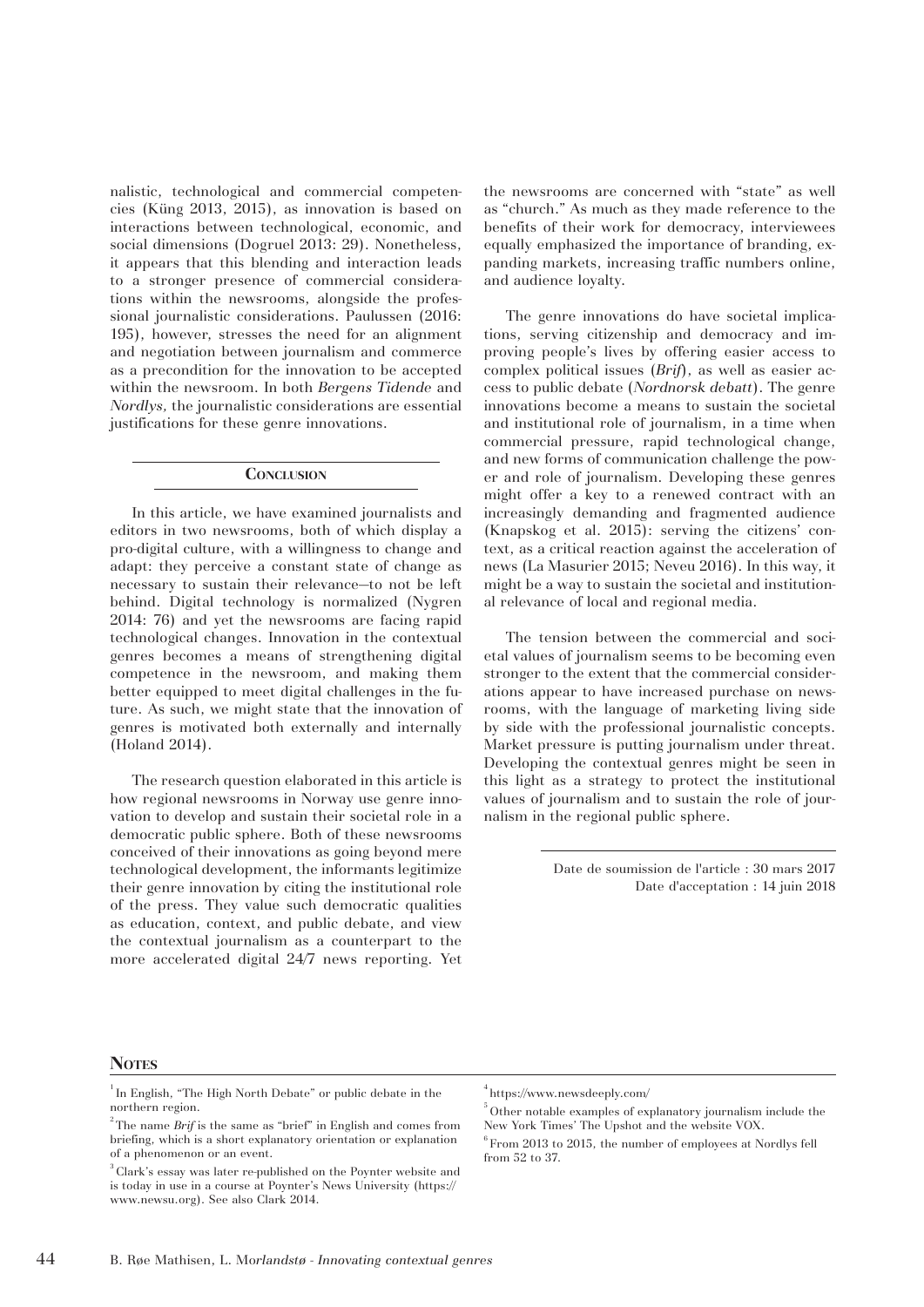# **Bibliography**

Aalberg, T., Elvestad, E., Skogerbø, E., 2015, "Demokrati og offentlighet" [Democracy and the Public], in Ihlen, Ø., Skogerbø, E., Allern, S. (Eds.), Makt, medier og politikk: Norsk politisk kommunikasjon [Power, Media and Politics – Norwegian Political Communication], Oslo, Universitetsforlaget, pp. 22-34.

Aldridge, M., 2007, Understanding the Local Media, New York, Open University Press.

Allern, S., Pollack, E., 2016, "Journalistik som kollektiv nytta" [Journalism as Public Good], in Människorna, medierna och marknaden. Medieutredningens forskningsantologi om en demokrati i forändring [Citizens, Media and the Market – A Democracy in Change], Stockholm, Wolters Kluwer, pp. 31-51.

Barnhurst, K. G., 2013, "'Trust Me, I'm an Innovative Journalist,' and Other Fictions," in Peters, C., Broersma, M. (Eds.), Rethinking Journalism: Trust and Participation in a Transformed News Landscape, London, Routledge, pp. 221-221.

Boczkowski, P. J., 2004a, Digitizing the News: Innovation in Online Newspapers, Cambridge, MA, The MIT Press.

Boczkowski, P. J., 2004b, "The Processes of Adopting Multimedia and Interactivity in Three Online Newsrooms," Journal of Communication, vol. 54, no 2, pp. 197-213.

Christensen, P., Tjelmeland, H., 2002, Flammende budbringer. Nordlys gjennom 50 år [Fiery Messenger: Nordlys through 50 Years], Tromsø, Nordlys.

Císarová, L. W. (Eds.), 2017, Voice of the Locality: Local Media and Local Audience, Prague, Masaryk University.

Clark, R. P., 2014, March 24, "A New Explanatory Journalism Can Be Built on a Strong Foundation", Poynter, https://www. poynter.org/news/new-explanatory-journalism-can-be-built-strongfoundation.

Cook, T. E., 1998, Governing with the News: The News Media as a Political Institution, Chicago, University of Chicago Press.

Curran, J. et al., 2013, "Internet Revolution Revisited: A Comparative Study of Online News," Media, Culture & Society, vol. 5, no 7, pp. 880-897.

Dogruel, L., 2013, "Opening the Black Box: The Conceptualising of Media Innovation," in Storsul, T., Krumsvik, A. H. (Eds.), Media Innovations: A Multidisciplinary Study of Change, Gothenburg, Nordicom, pp. 29-43.

Eide, M., Sjøvaag, H., Larsen, L. O., (Eds.), 2016, Journalism Re-examined. Digital Challenges and Professional Reorientations, Bristol/Chicago, Intellect.

Engan, B., 2016, Bindeledd og grensesnitt. Lokalavisen som formidler av stedlig identitet, institusjonell politikk og medborgerkultur [Link and Interface: The Local Newspaper as Disseminator of Local Identity, Institutional Politics and Civic Culture], Doctoral Thesis, Bodø, Nord universitet.

Esser, F., Umbricht, A., 2014, "The Evolution of Objective and Interpretative Journalism in the Western Press: Comparing Six News Systems since the 1960s," Journalism & Mass Communication Quarterly, vol. 91, no 2, pp. 229-249.

Fink, K., Schudson, M., 2014, "The Rise of Contextual Journalism, 1950s-2000s," Journalism, vol. 15, no 1, pp. 3-20.

Franklin, B., 2006, Local Journalism and Local Media: Making the Local News, London, Routledge.

Hallin, D., Mancini, P., 2009, Comparing Media Systems: Three Models of Media and Politics, Cambridge, UK, Cambridge University Press.

Holand, A. M., 2014, "Når fornyer lokalavisa seg?" [When Do Newspapers Innovate?], in Morlandstø, L., Krumsvik, A. H. (Eds.), Innovasjon og verdiskaping i lokale medier [Innovation and Value Creation in Local Media], Oslo, Cappelen Damm Akademisk, pp. 50-73.

Howells, R., 2015, Journey to the Centre of a News Black Hole: Examining the Democratic Deficit in a Town with No Newspaper, Doctoral Thesis, Cardiff University.

Høst, S., 2017, Avisåret 2016 [Newspaper Annual, 2016], Volda, Høgskulen i Volda.

Høst, S., 2005, Det lokale avismønsteret: dekningsområder, mangfold og konkurranse 1972-2002 [The Local Patterns of Newspapers: Catchment Area, Pluralism and Competition 1972- 2002], Fredrikstad, Institutt for journalistikk.

Knapskog, K., Iversen, M. H., Larsen, L. O., 2016, "The Future of Interpretative Journalism," in Eide, M., Sjøvaag, H., Larsen, L. O. (Eds.), Journalism Re-examined: Digital Challenges and Professional Reorientations, Bristol, Intellect, pp. 163-181.

Krumsvik, A. H., 2015, "Strategier for brukerinvolvering" [Strategies of User Involvement], in Vaagan, R. V., Barland, J. (Eds.), Entreprenørskap og ledelse i media [Etrenpreneurship and Management in Media], Oslo, Cappelen Damm Forlag, pp. 233-247

Küng, L., 2013, "Innovation, Technology and Organizational Change: Legacy Media's Big Challenges: An Introduction," in Storsul, T., Krumsvik, A. H. (Eds.), Media Innovations: A Multidisciplinary Study of Change, Gothenburg, Nordicom, pp. 9-12.

Küng, L., 2015, Innovators in Digital News, London, I.B. Tauris and Reuters Institute for the Study of Journalism.

Le Masurier, M., 2015, "What is Slow Journalism?" Journalism Practice, vol. 9, no 2, pp. 138-152.

Mathisen, B. R., 2010, Lokaljournalistikk. Blind patriotisme eller kritisk korrektiv? [Local Journalism. Blind Patriotism or Critical Corrective?], Kristiansand, IJ-forlaget.

Mathisen, B. R., Morlandstø, L., 2016, Kommentaren – en sjanger i endring [The Commentary – A Changing Genre], Oslo, Cappelen Damm Forlag.

Mathisen, B. R., Morlandstø, L., (Eds.), 2018, Lokale medier. Lokale medier. Samfunnsrolle, offentlighet og opinionsdanning [Local media. Societal Role, Public Sphere and Opinionmaking], Oslo, Cappelen Damm Akademisk.

Morlandstø, L., Krumsvik, A. H. (Eds.), 2014, Innovasjon og verdiskaping i lokale medier [Innovation and Value Creation in Local Media], Oslo, Cappelen Damm Akademisk.

McNair, B., 2008, "I, Columnist," in Franklin, B. (Ed.), Pulling Newspapers Apart: Analyzing Print Journalism, London, Routledge.

Neveu, E., 2016, "On Not Going Too Fast with Slow Journalism," Journalism Practice, vol. 10, no 4, pp. 448-460.

Nielsen, R. K. (Ed.), 2015, Local Journalism: The Decline of Newspapers and the Rise of Digital Media, London, I.B. Taurus.

Nygren, G., 2014, "Multiskilling in the Newsroom, De-skilling or Re-skilling of Journalistic Work?" The Journal of Media Innovation, vol. 1 no 2, pp. 75-96.

Ottosen, R., 2015, "Crisis or Innovation? The Norwegian Journalist between Market and Ideals in the Multimedia Era," in Maxwell, R. (Ed.), The Routledge Companion to Labor and Media, London, pp. 202-217.

Paulussen, S., 2016, "Innovation in the Newsroom," in Witschge, T., et al. (Eds.), The Sage Handbook of Digital Journalism, London, Sage, pp. 192-207.

Peters, C., Broersma, M. (Eds.), 2017, Rethinking Journalism Again: Societal Role and Public Relevance in a Digital Age, London, Routledge.

Patterson, T., 2000, "The United States: News in a Free-Market society," in Gunther, R., Mughan, A. (Eds.), Democracy and the Media: A Comparative Perspective, New York, Cambridge University Press, pp. 241-266.

Ramsay, G., Moore, M., 2016, Monopolising Local News: Is There an Emerging Local Democratic Deficit in the UK Due to the Decline of Local Newspapers? Center for the Study of Media, Communication and Power, Kings College, London.

Ryfe, D. M., 2012, Can Journalism Survive? An Inside Look at American Newsrooms, Malden, MA, Polity Press.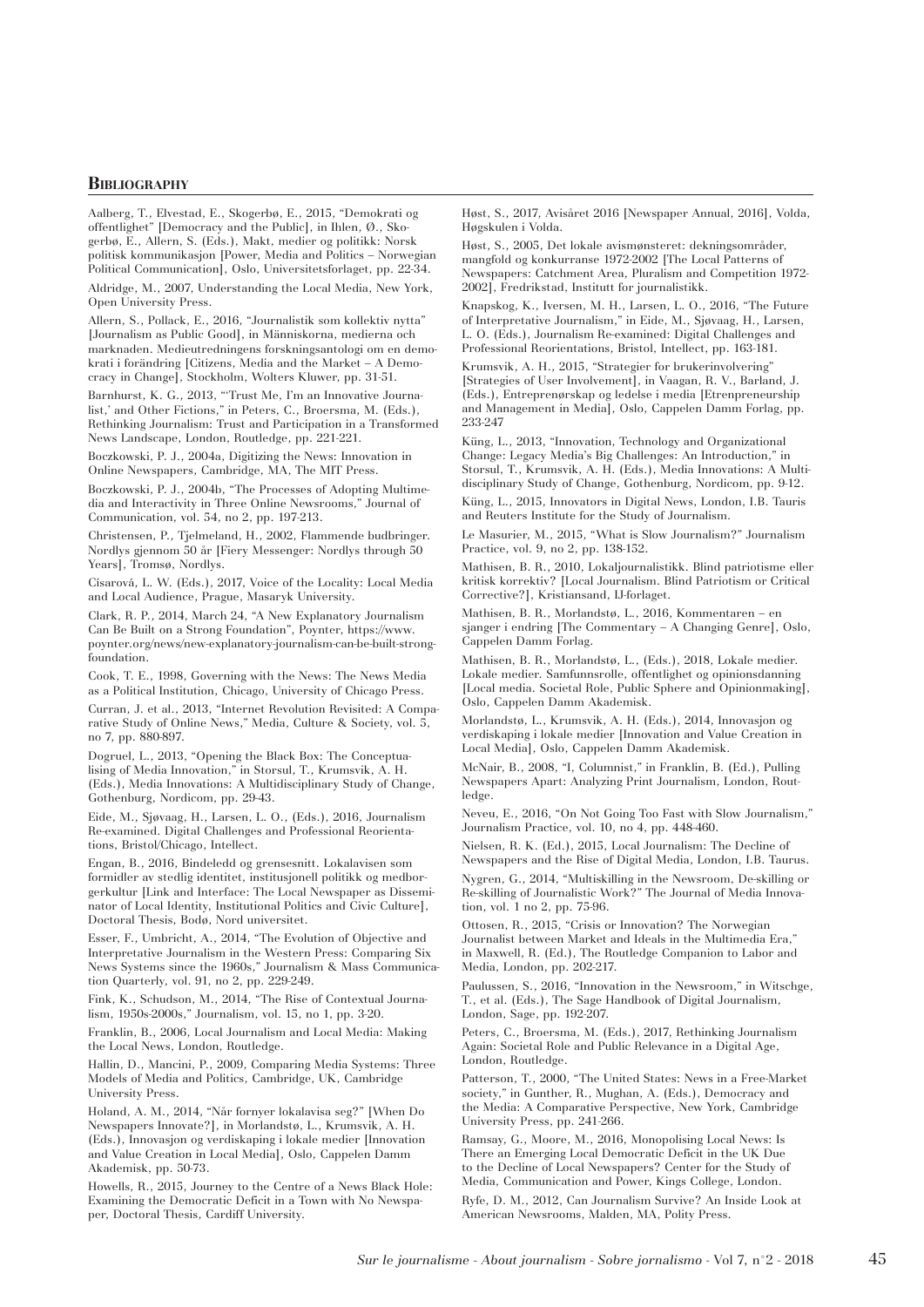Salgado, S., Strömback, J., 2012, "Interpretive Journalism: A Review of Concepts, Operationalizations and Key Findings," Journalism, vol. 13, no 2, pp. 144-161.

Schumpeter, J., 1982 [1939], Business Cycles: A Theoretical, Historical, and Statistical Analysis of the Capitalist Process, Philadelphia, Porcupine Press.

Siles, I., Boczkowski, P. J., 2012, "Making Sense of the Newspaper Crisis: A Critical Assessment of Existing Research and an Agenda for Future Work," New Media and Society, vol. 14, no 8, pp. 1375-1394.

Singer, J. B. et al., 2011, Participatory Journalism: Guarding Open Gates at Online Newspapers, Oxford, Wiley-Blackwell.

Sjøvaag, H., 2015, "The Emergence of Metropolitan News: Shifting Concepts of Localism in Norwegian Regional Newspapers," Nordicom Review, vol. 36, no 2, pp. 17-32.

Skogerbø, E., Windsvold, M., 2011, "Audiences on the Move? Use and Assessment of Local Print and Online Newspapers, European Journal of Communication, vol. 26, no 3, pp. 214-229.

Steensen, S., 2009, "What's Stopping Them? Towards a Grounded Theory of Innovation in Online Journalism," Journalism Studies, vol. 10, no 6, pp. 821-836.

Steensen, S., 2013, "Balancing the Bias: The Need for Counter-Discursive Perspectives in Media Innovation Research," in Storsul, T., Krumsvik, A. H. (Eds.), Media Innovations: A Multidisciplinary Study of Change, Gothenburg, Nordicom, pp. 45-59.

Steensen, S., 2016, "The Intimization of Journalism," in Witschge, T. et al. (Eds.), The Sage Handbook of Digital Journalism, London, Sage, pp. 113-128.

Storsul T., Krumsvik, A. H. (Eds.), 2013, Media Innovations: A Multidisciplinary Study of Change, Gothenburg, Nordicom.

Trappel, J., 2015, "What to Study When Studying Media and Communication Innovation? Research Design for the Digital Age," Journal of Media Innovation, vol. 2, no 1, pp. 7-22.

Vaage, O. F., 2017, Norsk mediebarometer 2016 [The Media Barometer 2016], Oslo, Statistisk sentralbyrå.

Wahl-Jorgensen, K., Hanitsch, T. (Eds.), 2009, The Handbook of Journalism Studies, New York, Routledge.

Waldahl, R., 2007, Opinion og demokrati [Opinion and Democracy], Oslo, Universitetsforlaget.

Williams, A., Harte, D., Turner, J., 2014, "The Value of UK Hyperlocal Community News," Digital Journalism, vol. 3, no 5, pp. 680-703.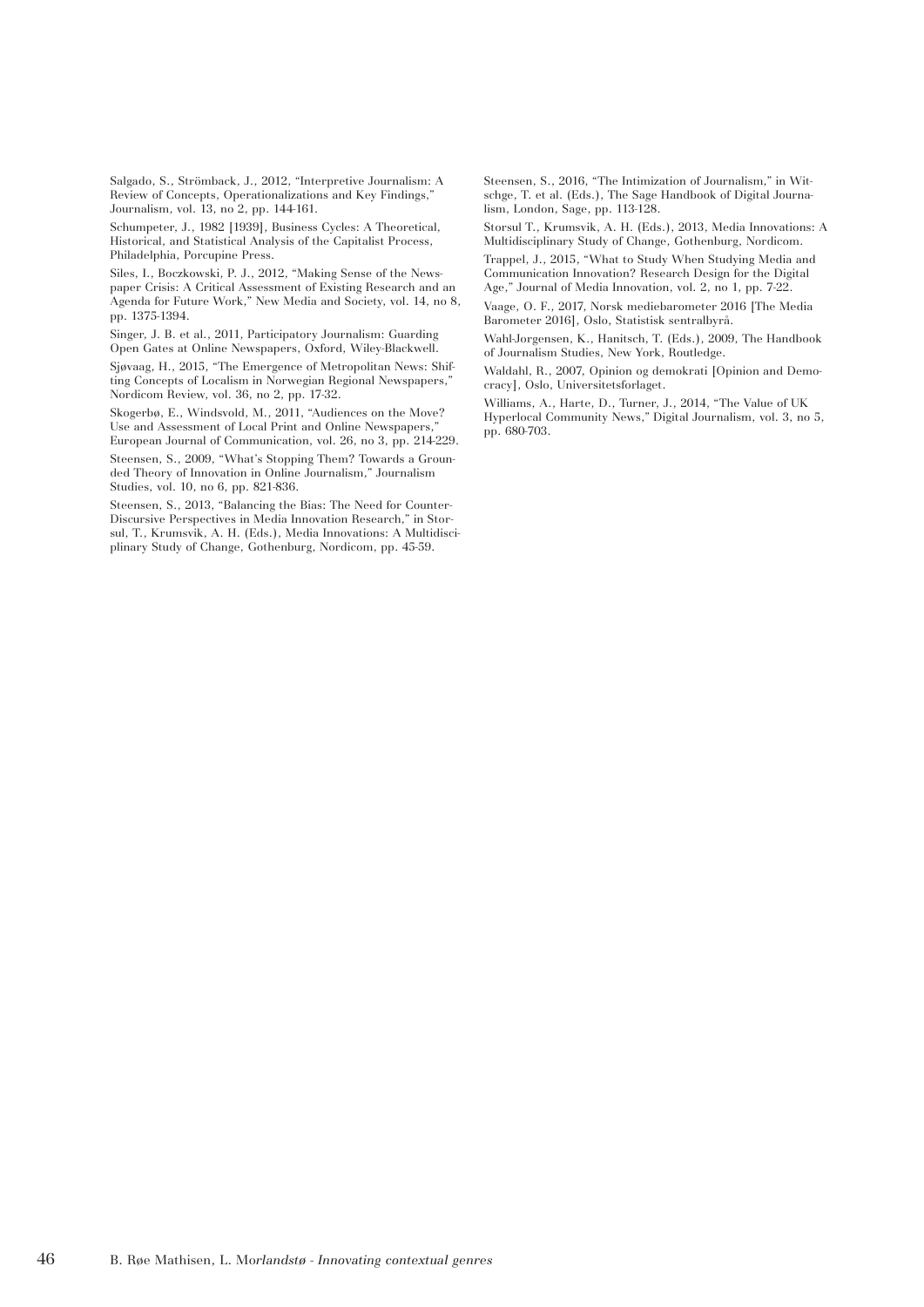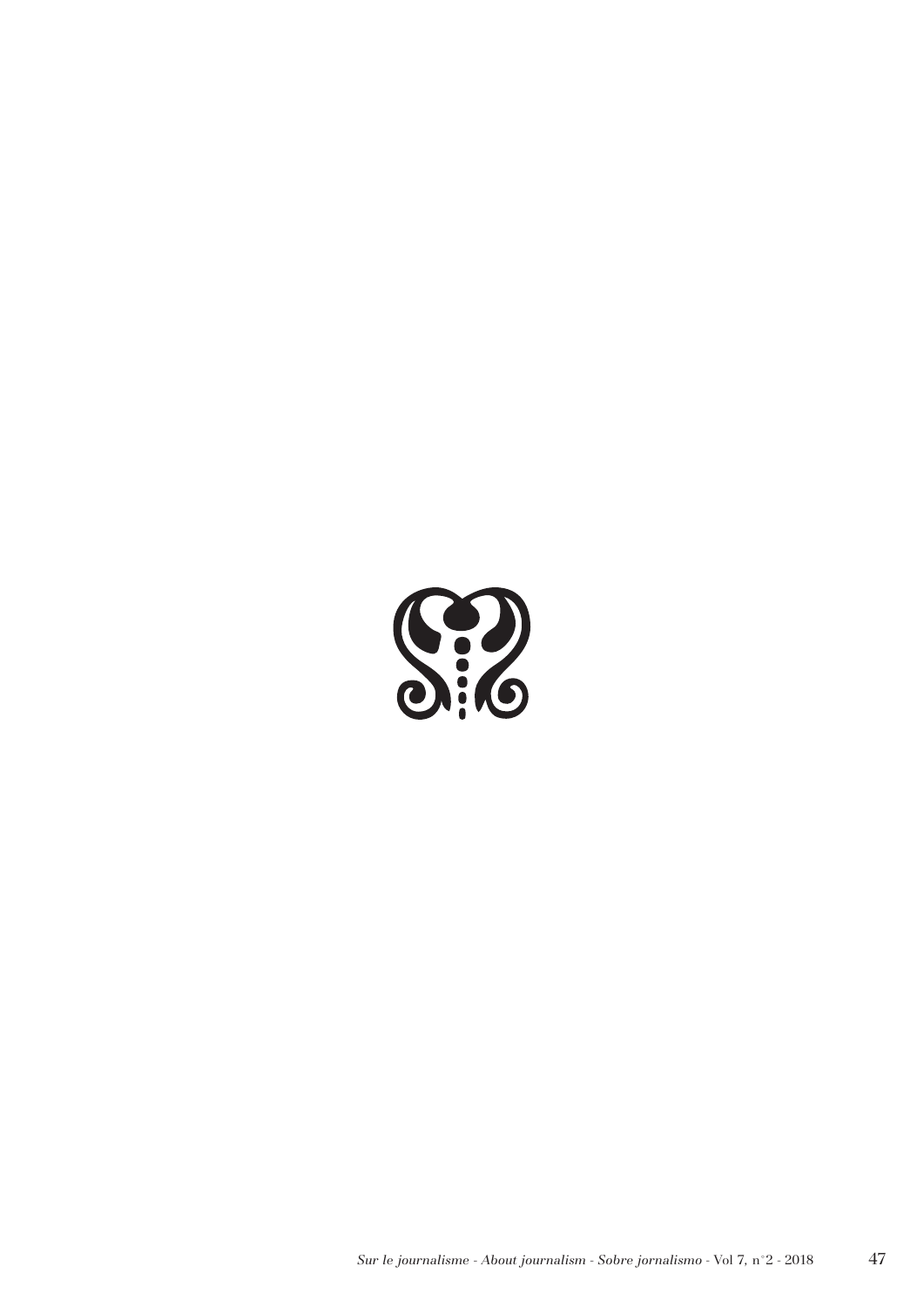# **Abstrac**t **| Resumé** | **Résumo**

#### **Innovative Contextual Genres:**

A Strategy to Sustain Regional Democratic Relevance?

## **Genres contextuels innovants :**

Une stratégie pour maintenir une pertinence démocratique régionale ?

#### **Gêneros contextuais inovadores:**

Uma estratégia para sustentar a relevância da democracia regional?

This paper examines regional newsrooms and how they use genre innovation to develop and sustain their societal role in the democratic public sphere. The study draws upon both innovation theory and institutional theory and is based on five semi-structured interviews conducted in each of two regional newsrooms in Norway: Nordlys and Bergens Tidende. In the European context, Norway stands out because of its characteristically decentralized press structure and high newspaper readership and circulation. Norwegian regional media, however, are not immune to the media crisis generated by rapid technological change and the ensuing need to innovate in order to sustain influence. An analysis of the regional Nordlys and Bergens Tidende reveals a prodigital culture in which journalists and editors are well aware of the state of constant flux, and that adapting is the only way to stay relevant. Nordlys has pioneered online commentary journalism, while Bergens Tidende has advanced the explanatory journalism genre. Both might be characterized as examples of contextual journalism, which has seen a significant rise in recent years. Contextual journalism represents a core element of journalism's societal purpose—convey knowledge and analyze. This study found that genre innovations become a means to strengthen digital competence in newsrooms. Furthermore, these genre innovations are legitimized by the institutional role of the press, serving the citizenship and democracy, and strengthening the societal relevance of regional media. There seems to exist a tension between commerce and ideals, however, as interviewees emphasized both the marketing potential and the democratic value of these genres. Developing contextual genres might be seen as a strategy to protect the institutional value of journalism and sustain its role in the regional public sphere.

**Keywords:** Contextual journalism, explanatory journalism, opinion-based journalism, regional media, institutional role, media innovation, genre innovation

Cet article examine les salles de rédaction régionales et leur utilisation des inno-<br>
vations de genre pour développer et pérenniser leur rôle sociétal dans la sphère<br>
et sur la théorie démocratique. L'étude s'appuie à la vations de genre pour développer et pérenniser leur rôle sociétal dans la sphère et sur la théorie institutionnelle. Elle s'appuie sur cinq entretiens semi-structurés menés dans chacune des deux salles de rédaction régionales en Norvège : Nordlys et Bergens Tidende. Dans le contexte européen, la Norvège se distingue par sa structure de sa presse particulièrement décentralisée ainsi que par son lectorat et son tirage élevés. Les médias régionaux norvégiens, cependant, ne sont pas à l'abri de la crise engendrée par les changements technologiques rapides et la nécessité d'innover qui s'ensuit pour maintenir leur influence. Une analyse édition régionales de Nordlys et Bergens Tidende révèle une culture pro-numérique dans laquelle les journalistes et les rédacteurs en chef sont bien conscients de l'évolution constante de la situation et du fait que l'adaptation est le seul moyen de rester pertinent. Nordlys a été le pionnier du journalisme de commentaire en ligne, tandis que Bergens Tidende a fait progresser le genre du journalisme d'explication. Tous deux pourraient être qualifiés d'exemples de journalisme contextuel, qui a connu une augmentation